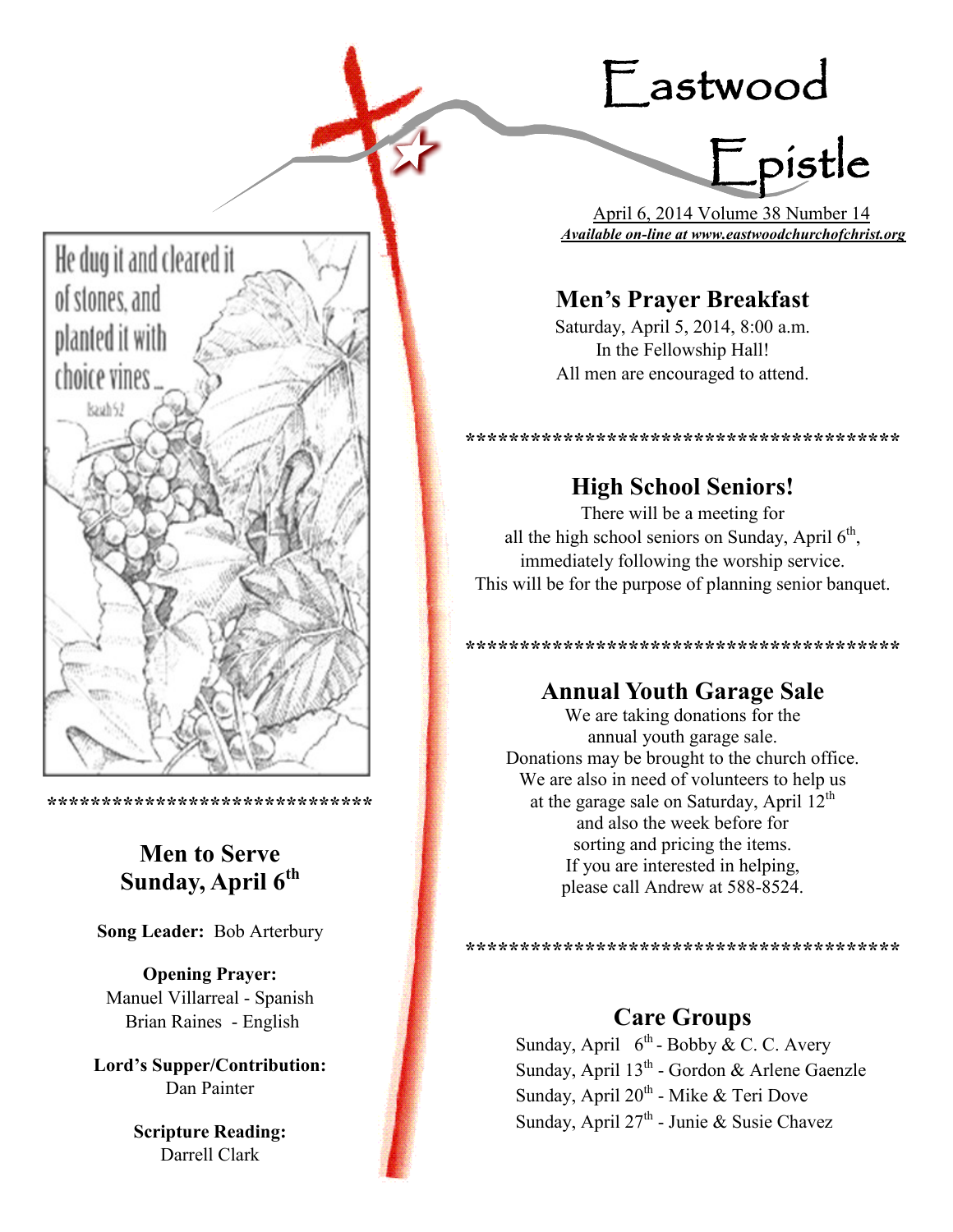*Together*

**"We are what we repeatedly do. Excellence, then, is not an act but a Habit." Aristotle** 

It has been said that a habit will be established, when we practice an activity for 30 days. This has been suggested for the breaking of a bad habit and establishing a good habit. It is not enough to stop a bad practice, it is necessary to replace it with a good practice. An example would be, if you wanted to stop smoking, then chew gum as a replacement.

Excellence, as seen by Aristotle, happens when we do our best every time. Coaches tell players, "you will play in the game, like you practice on the practice field. Excelling is a habit.

Satan tells the Disciple, this time does not count, so don't work so hard. Then like a lazy player, we develop bad habits, lower our standards and live less than our excellence.

A story is told of a person asking a boss for a reference. The boss wrote a glowing letter that repeatedly said, "he can...", "he can..." However, the letter concluded, "but he won't."

Excellence is not about being able to do great things, it is about doing your best at all times. Listening to some disciples, you would think they are the greatest Christians in the world. The only problem is, they never do anything, they just complain about how others are doing it. There is an expression, "he talks a good game" which means he proclaims excellence, but does nothing.

Are my habits holding me back, or contributing to excellence in living for Jesus? Do I need to change a bad habit to a good habit? We choose. *Charles M Clodfelter*

*Sunday Guests who registered - 31 Did you speak with them?*

**www.eastwoodchurchofchrist.org**

| <b>Schedule of Services</b> |             |  |
|-----------------------------|-------------|--|
| Tuesdav                     | Wednesday   |  |
| Ladies Bible Class          | Bible Study |  |
| $10:00$ A.M.                | 7:00 P. M.  |  |
|                             |             |  |

### $\frac{P}{e}$ **Area TV Programs**

Fridays: 7:00 P.M. Channel #38 (Cable Channel #16) Sundays: 5:00 A.M. Inspiration Channel (Channel #364 Direct TV)

### **Friend Day a Success!**

A BIG Thank You to everyone who put in a lot of effort to make this weekend a big success. First, was the Spring cleaning Saturday, then Sunday. Your work did not go unnoticed! We saw what you did and the energy you expended. This effort for Jesus and His church, so we could reach out to our friends and allow them to be blessed by Jesus. Thank you, thank you.

### **Placed Membership**

Jay S. Gaenzle placed membership on Sunday, March 30, 2014. Address: 449 Borealis, El Paso, TX 79936 Phone # 915-584-8586 Jay is Gordon Gaenzle's brother. **Welcome to Eastwood's family!**

### **Concealed Handgun Carry Class**

The class will be at Eastwood Church in the Fellowship Hall. Saturday, April 12, 8:00 a.m. For more details on the requirements, please call Claudia Fernandez at 915-490-7553, and check the posters on the church bulletin boards.

## **New Mexico Christian Children's Home Needs Drive**

are requesting Freezer Bags (any size/collection box in foyer) or monetary donations. Their truck will be at Eastwood church of Christ Thursday, May  $1<sup>st</sup>$ .

#### **Sunday, April 6, 2014**

**Speaker** - Charles Clodfelter **Sermon Topic** - *The Abundant Life*  **Scripture** - John 10:7-11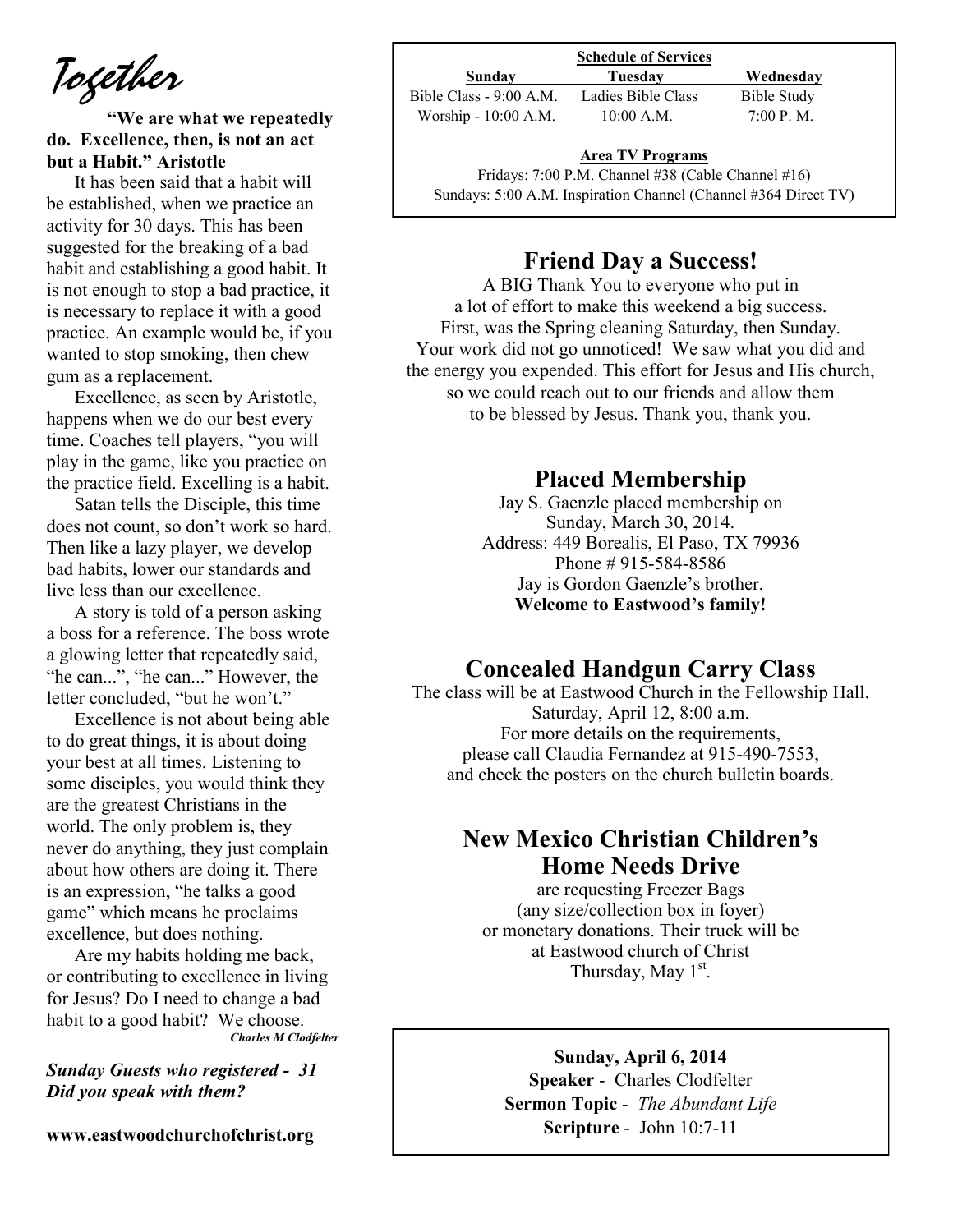

I thought Sunday was a great day, not exactly what we were shooting for but yes it was a great day! Let's remember that Sunday was just the beginning of a lot of work that has to be done. We could say that Sunday as a cont thought Sunday was a great day, not exactly what we were shooting for, but yes it was a great day! Let's remember that Sunday was just the beginning of a lot of work that has to be done. We could say that Sunday you notes and short phone calls. I pray that we have made a big enough impact on our visitor's lives where you won't have to invite them, but they

will make the effort to be here on their own.

Do continue praying for our visitors, that the Lord opens up many doors. And pray that he fills us with interest, energy and a whole lot of courage to take advantage of the opened doors. Of course, to take advantage of the opened doors, we absolutely need to study and get filled with God's word.

Please continue praying for Eastwood, for our outreach in the Northeast. Pray for many Summer activities that are being planned, and especially that we be smart in using our time wisely. Paul

 $\_$ 





April 9 - Dan Kinn April 10 - Richard Solis April 12 - Jerred Shepherd

 **Nursery Helpers Sunday, April 6, 2014**   *for children 2 years of age and under*  Marisela Gonzales and Nathalie Alvarez



# **Spiritual Explosion Youth Rally**

We will be taking a trip to Albuquerque, NM for the annual Spiritual Explosion Youth Rally April 25-27. We will leave at 11:00 AM on Friday, April  $25<sup>th</sup>$  and return Sunday, April  $27<sup>th</sup>$ . The cost is \$20. Any youth interested in going may sign up with Andrew. Money is due no later than Sunday, April  $20<sup>th</sup>$ .

# **Summer Camp Registration**

Summer camp registration is now available for ages 8-18. The registration forms are at the back of the auditorium. We will be taking a van for ages 8-14 for session 4 (July 13-19) and for ages 13-28 for session 5 (July 20-26). Partial scholarships are available. Those helping with the garage sale will be eligible for at least  $1/2$  off their camp registration. Registration form and money are due to Andrew no later than Sunday, May 4<sup>th</sup>.

# **Children's Home of Lubbock "Big Heart Campaign**

is requesting boys' pajamas, sizes 4-12. Every pajama donated helps their children! The pajamas can be placed in the box labeled "Children's Home of Lubbock" in the foyer. They will be collected by Thursday, May 22, 2014. Monetary donations acceptable. For more details, please visit Websites: eric.childrenshome@gmail.com or www.childshome.org